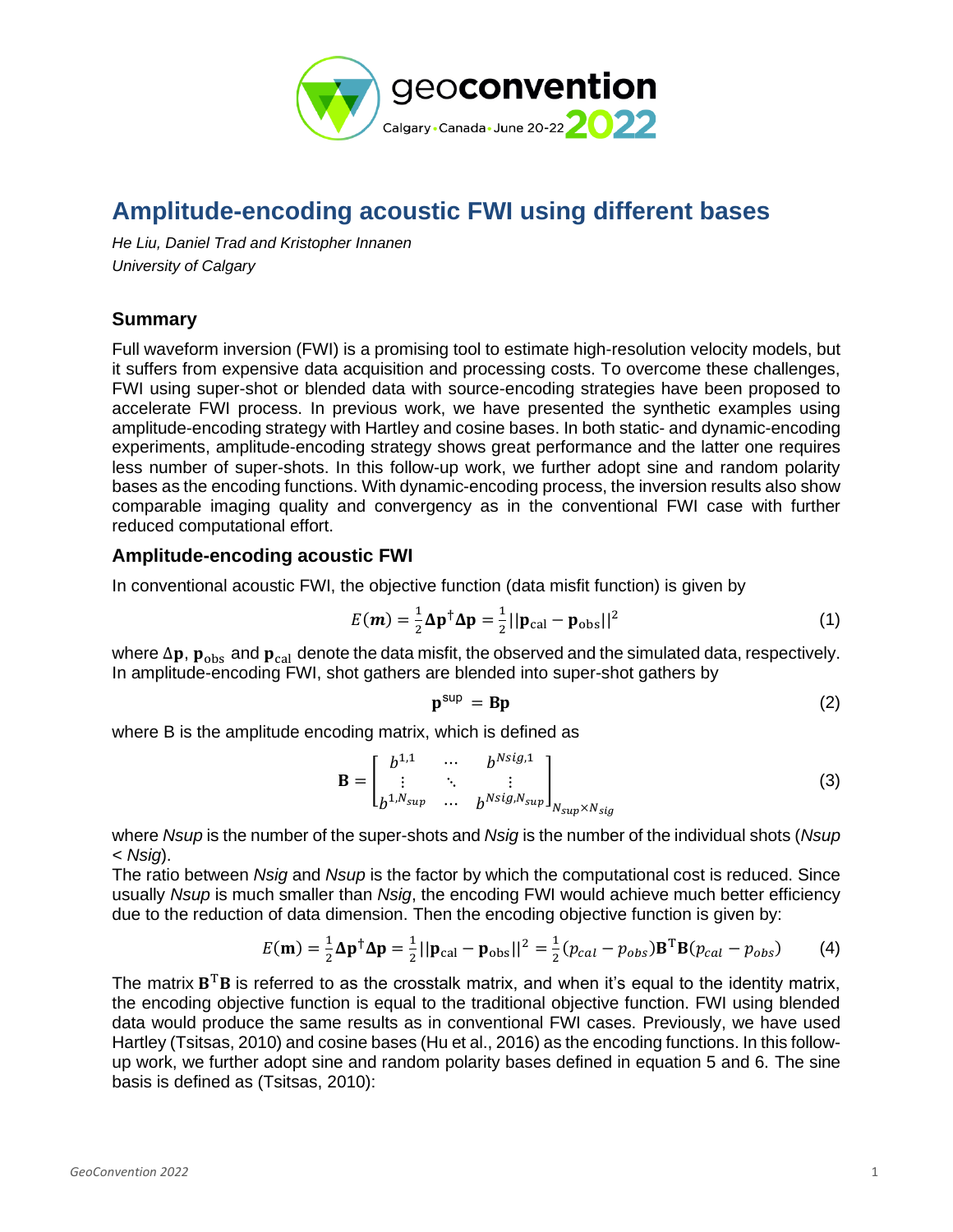

$$
b_{m,n} = \sqrt{\frac{2}{n_{sig}}} \sin\left(\frac{(m + \frac{1}{2})(n + \frac{1}{2})\pi}{n_{sig}}\right)
$$
(5)

The random polarity basis can be expressed as (Krebs et al., 2009):

$$
b_{m,n} = 1 \text{ or } -1
$$

where *m* = 1,…, *Nsig* is the shot-index, *n* = 1,…, *Nsup* is the super-shot index, and *nsig* is the periodization index, which we set to be half of *Nsig*.

## **Synthetic examples**

In previous work, we have already presented the synthetic examples using Hartley and cosine bases (Liu et al., 2021). In this follow-up work, we use the same Marmousi model shown in Fig 1a to generate 140 shots. The initial model for inversion is shown in Fig 1b.



*Fig. 1: a) The true down sampled Marmousi model; b) The initial model.*

For conventional FWI, all the sources are fired individually and shot gathers are recorded separately. For amplitude encoding FWI, we apply different amplitude weights to the shot gathers to compose super-shots. For comparison, in the experiments, we use Hartley, cosine, sine and random polarity as the encoding functions. The crosstalk matrices are shown in Fig 2, which show how close they are to an identity matrix. We can notice that there are two main diagonals in sine basis case, and only one main diagonal in the random polarity basis case.

We have previously presented the static- and dynamic-encoding results using Hartley and cosine bases, both of which show great performance as in the conventional case (Liu et al., 2021). For dynamic-encoding, at first, we still compose the shot gathers into 70 super-shots and run 25 iterations, then we compose the shot gathers into 35 super-shots and run another 25 iterations using the updated velocity model by the first step. Likewise, we then use 14 super-shots and 7 super-shots for 25 iterations each. So overall, we also update the velocity model 100 times. In this paper, for brevity, we only present the dynamic-encoding inversion results in Fig 3. We can see the inversion results using sine and random polarity bases shown in Fig 3c and 3d are of the same imaging quality as in previous cases.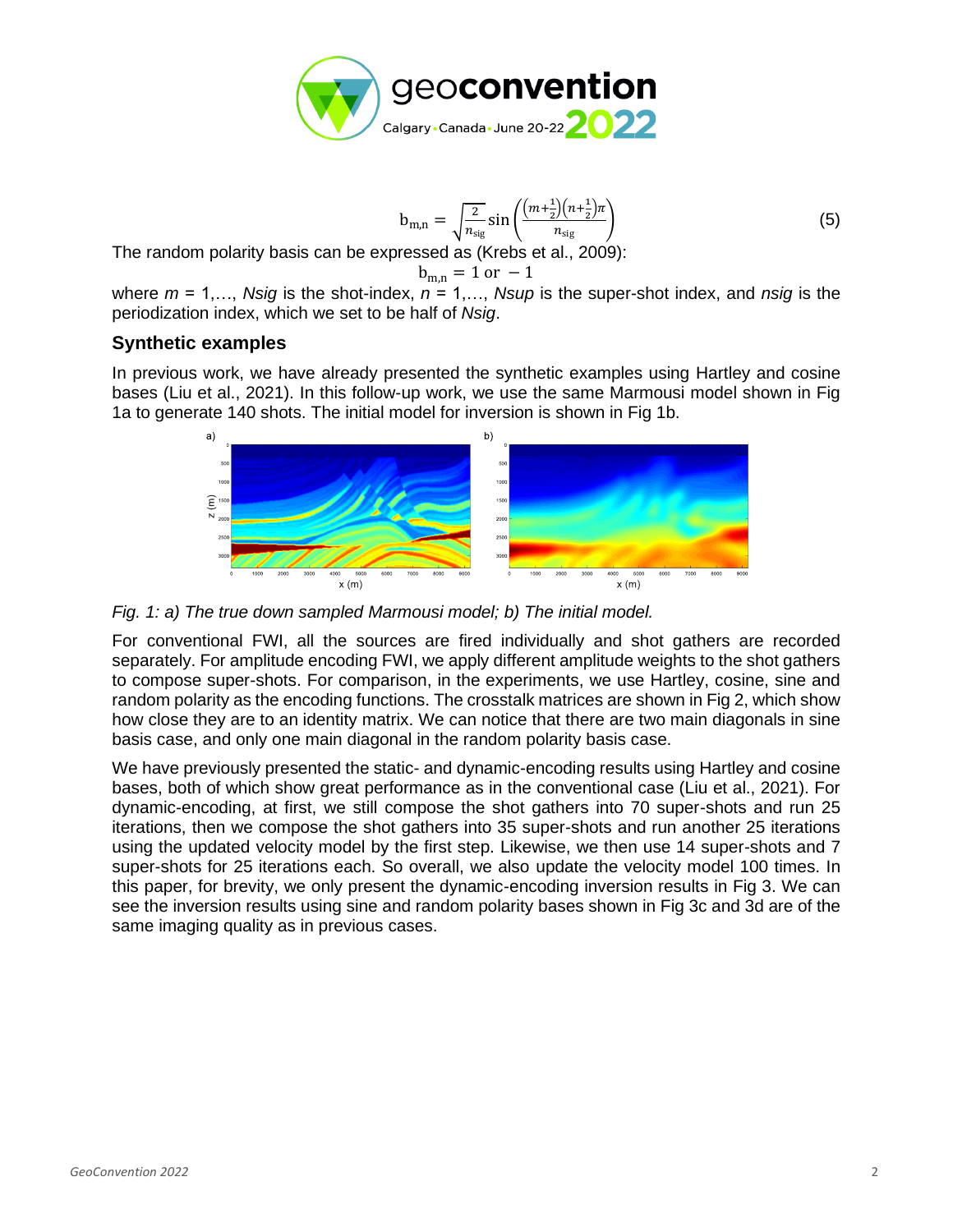



*Fig 2: Crosstalk matrices: columns from left to right are by Hartley, cosine, sine and random polarity bases; rows from up to down are for 7, 35 and 70 super-shots, respectively.*



*Fig 3: Inversions results using dynamic-encoding concept by different bases: a) Hartley; b) cosine; c) sine and d) random polarity.*

We also compare the data misfit and the vertical profiles in the middle of the model in Fig 4. As for the data misfit, when the number of super-shot is reduced during inversion process, there also shows discontinuity in the sine basis case, while the misfit curve in the random polarity basis case is still smooth. As shown in the vertical profiles, the difference in our experiments is so small, so the lines are almost overlapped.